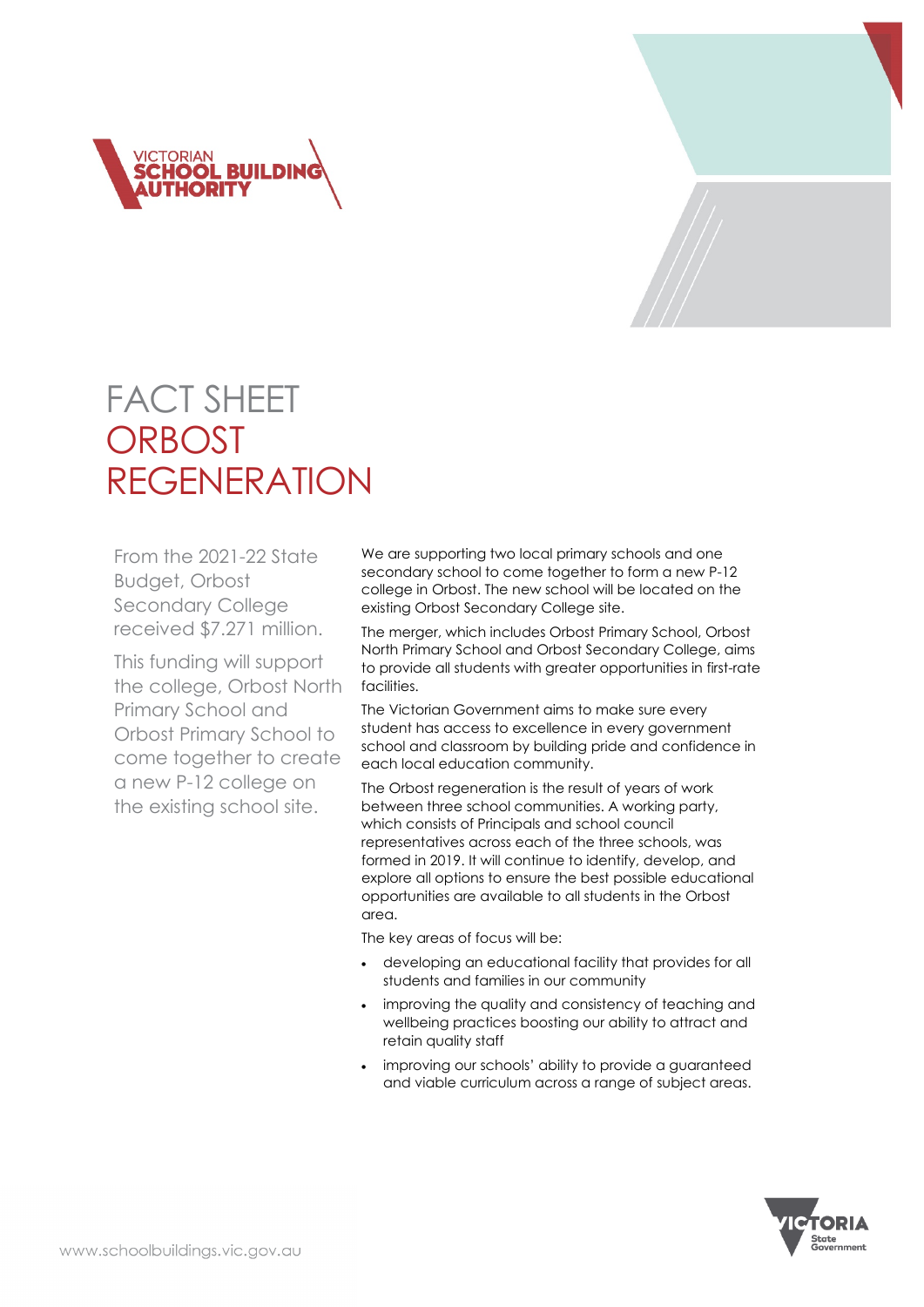

## FREQUENTLY ASKED QUESTIONS

#### **Who is in the working party and what do they do?**

The working party consists of Principals and school council members representing their three school communities. It was formed in 2019, but the schools have been working together for many years and meeting regularly to discuss the current and future needs of their students and schools. The working party developed the proposal for the schools to merge as its conversations focused on the best use of current facilities, the retention of staff and the curriculum available to all students.

#### **Why was this decision made?**

By coming together on one site, and building on the already strong, collaborative relationships of the schools, students will have access to more subject choices and teachers, and educators will receive more opportunities for professional learning and development. We can build on the work already achieved to create a new P-12 college and support the local community to see greater educational outcomes for students.

The merger was driven by the schools and school councils and proposed after significant consideration. This included multiple site visits to other P-12 schools throughout 2019. The three school councils passed a motion for the merger at the end of 2019.

#### **Why was the Orbost Secondary College site chosen?**

The site was chosen by the working party in partnership with the Department for its size, location, and centrality for the school community. The site is the largest of the three schools in the regeneration project and will provide all students with access to more subjects, a wider range of facilities and will support the transition between primary and secondary learning by building earlier, closer relationships between students, staff and educators.

#### **Will the school be able to fit all three schools' students?**

Funding allocated from the 2021-22 State Budget will provide facilities for students across Orbost Primary School, Orbost North Primary School and Orbost Secondary College to come together and operate from the secondary school site.

#### **What does this mean for students?**

Students will receive greater access to subjects that weren't available due to lower student numbers or lack of resources, facilities, and staff. It means being part of a wider network and school community, improved transitions and wellbeing support as students move from primary to secondary learning and closer connections between students and staff.

#### **What does this mean for staff?**

Staff will gain opportunities for greater professional learning and development and earlier access to teachers of new students to better understand their learning needs. A shared approach to teaching and learning supports staff, teachers, and educators to learn and grow from one another.

#### **What does this mean for our community?**

The merger was driven by three school communities working together to ensure Orbost students and families had access to greater educational opportunities. Having primary and secondary years on the one site will encourage parents, families, and carers to come together across multiple age ranges and help build a stronger school community. Families will gain a greater understanding of their child's learning and achievements through a unified curriculum and have closer access to staff and teachers.